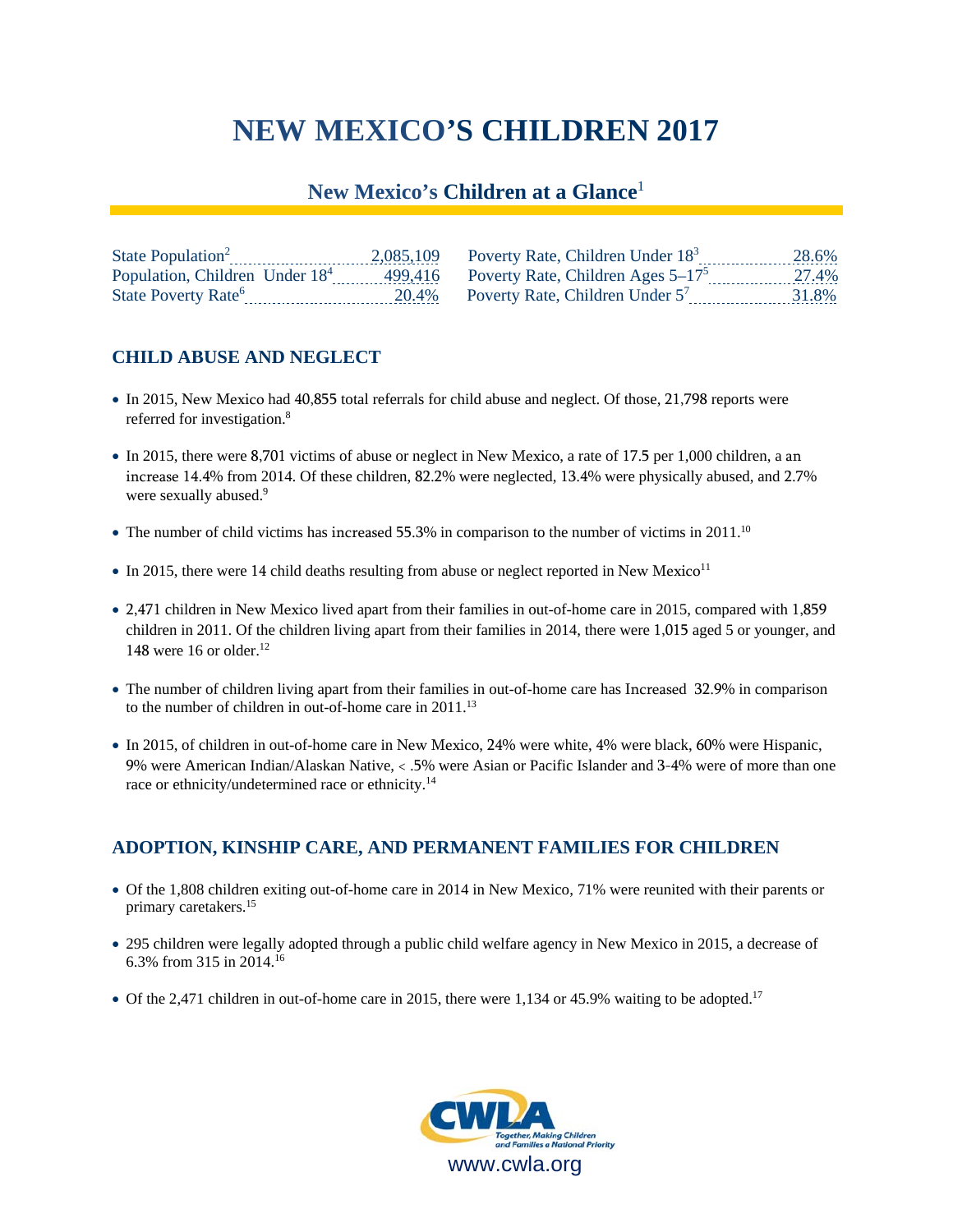- In 2015, approximately 23,723 grandparents in New Mexico had the primary responsibility of caring for their grandchildren.18
- 494 of the children in out-of-home care in 2014 were living with relatives while in care.<sup>19</sup>

#### **CHILD POVERTY AND INCOME SUPPORT**

- The monthly average number of individuals receiving Temporary Assistance for Needy Families (TANF) in New Mexico decreased from 31,120 in 2015 to 29,364 in 2016, a 6% change. There was a 11,586 monthly average of families received TANF in 2016, a decrease of 3.7% from 2015.20
- $\bullet$  In New Mexico in 2015, 267,000 children lived below 200% of poverty.<sup>21</sup>
- \$205,383,006 was spent in 2015 on TANF assistance in New Mexico, including 22.4% on basic assistance, 2.6% on child care,  $0.3\%$  on transportation, and  $0.0\%$  on nonassistance.<sup>22</sup>
- \$24,522,480 was spent in 2015 on WIC (the Special Supplement Nutrition Program for Women, Infants, and Children) in New Mexico, serving 55,234 participants.<sup>23</sup>
- In 2014, New Mexico distributed  $$118,649,455$  in child support funds, an increase of 3.3% from 2013.<sup>24</sup>
- 156,000 children in New Mexico lived in households with a high housing burden in 2014, where more than 30% of monthly income is spent on housing costs.25
- $\bullet$  In December of 2016, the unemployment rate in New Mexico was 6.6.<sup>26</sup>
- 12.3% of households in New Mexico were food insecure on average from 2012 to 2014, meaning that the family experienced difficulty providing enough food due to lack of resources at some point during the year.<sup>27</sup>

#### **CHILD CARE AND HEAD START**

- In 2015, New Mexico had a monthly average of 16,400 children served by subsidized child care. An average of 16,600 children received subsidized child care per month in 2014 and 18,300 were recepients in 2013.28
- In 2016, to be eligible for subsidized child care in New Mexico, a family of three could make no more than \$40,180 at application, which is equivalent to 79% of the state's median income.<sup>29</sup>
- As of early 2016, New Mexico had 1,085 children on its waiting list for child care assistance.<sup>30</sup>
- In 2015, Head Start served 7,851 children in New Mexico, an increase of 2.3% from 2014.<sup>31</sup>
- Through federal grants from the Home Visiting Program, in fiscal year 2015, home visitors in New Mexico made 4,430 home visits to 672 parents and children in 331 families, as well as enrolled 334 new parents and children to the program.

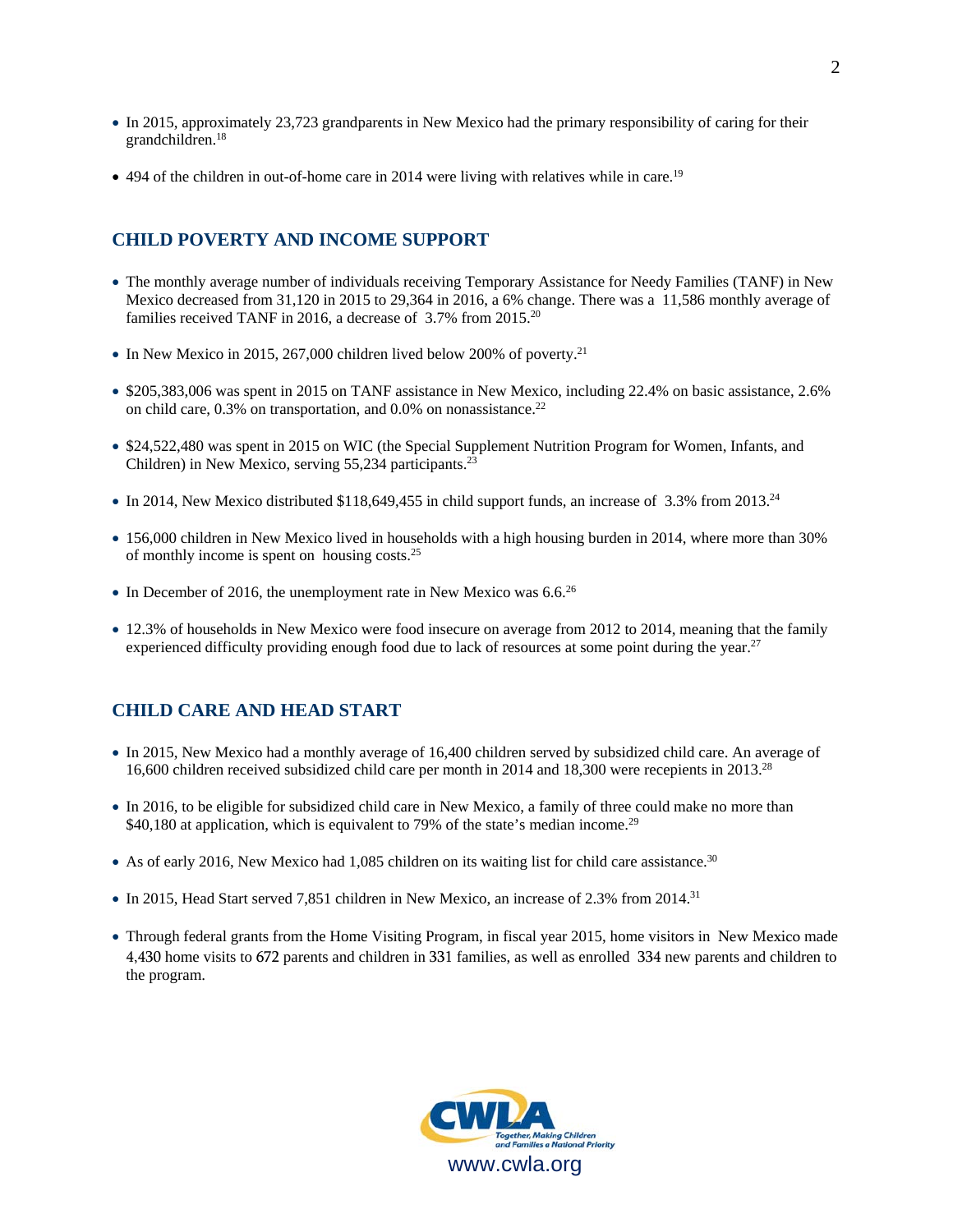#### **HEALTH AND SUBSTANCE ABUSE**

- 398,864 children in New Mexico were enrolled in Medicaid in 2015, an increase of 3.5% from 2014.<sup>32</sup>
- In 2015, New Mexico had 17,195 children enrolled in its State Children's Health Insurance Program, an increase of 6.7% from 2014, when 16,037 children were enrolled.<sup>33</sup>
- $\bullet$  In 2015, New Mexico had 22,418 uninsured children.<sup>34</sup>
- 2,244 babies were born weighing less than 2,500 grams in New Mexico in 2015.<sup>35</sup>
- 131 infants under age 1 died in New Mexico in 2015.<sup>36</sup>
- In 2015, the birth rate for teens ages 15 to 17 in New Mexico was 17.1 births per 1,000 girls. The rate was 61.4 for teens ages 18 to 19. This reflects a total rate of 35 births for girls ages 15 to 19.<sup>37</sup>
- Cumulative through 2015, there were 3,431 adults and adolescents and 9 children younger than 13 reported as having HIV/AIDS in New Mexico.<sup>38</sup>
- In 2015, an estimated 2,000 children ages 12 to 17 were alcohol dependent in the past year and 70,000 adults age 18 and older were dependent on alcohol or used heroin in the past year in New Mexico.<sup>39</sup>
- In 2014, approximately 4,000 children ages 12 to 17 needed but had not received treatment for alcohol use in the past year.40
- In 2014, approximately 6,000 children ages 12 to 17 needed but had not received treatment for illicit drug use in the past year.<sup>41</sup>
- In 2015, health care costs related to opioid abuse in New Mexico reached \$192,777,015.

#### **VULNERABLE YOUTH**

- 75 children in New Mexico aged out of out-of-home care—exited foster care to emancipation—in 2015.<sup>42</sup>
- 70% of high school students in New Mexico graduated on time at the end of the 2012-13 year.<sup>43</sup>
- 10,000 teens ages 16 to 19 in New Mexico were not enrolled in school and not working in 2015.<sup>44</sup>
- 39,000 young adults ages 18 to 24 were not enrolled in school, were not working, and had no degree beyond high school in  $2015^{45}$
- 31.2% of young adults in New Mexico ages 25 to 34 had an associate's degree or higher from 2011 to 2013.<sup>46</sup>
- In 2015, there were less than 10 reports of children in New Mexico aged 10 to 14 committing suicide, and 26 reports of suicide among children aged 15 to 19.47

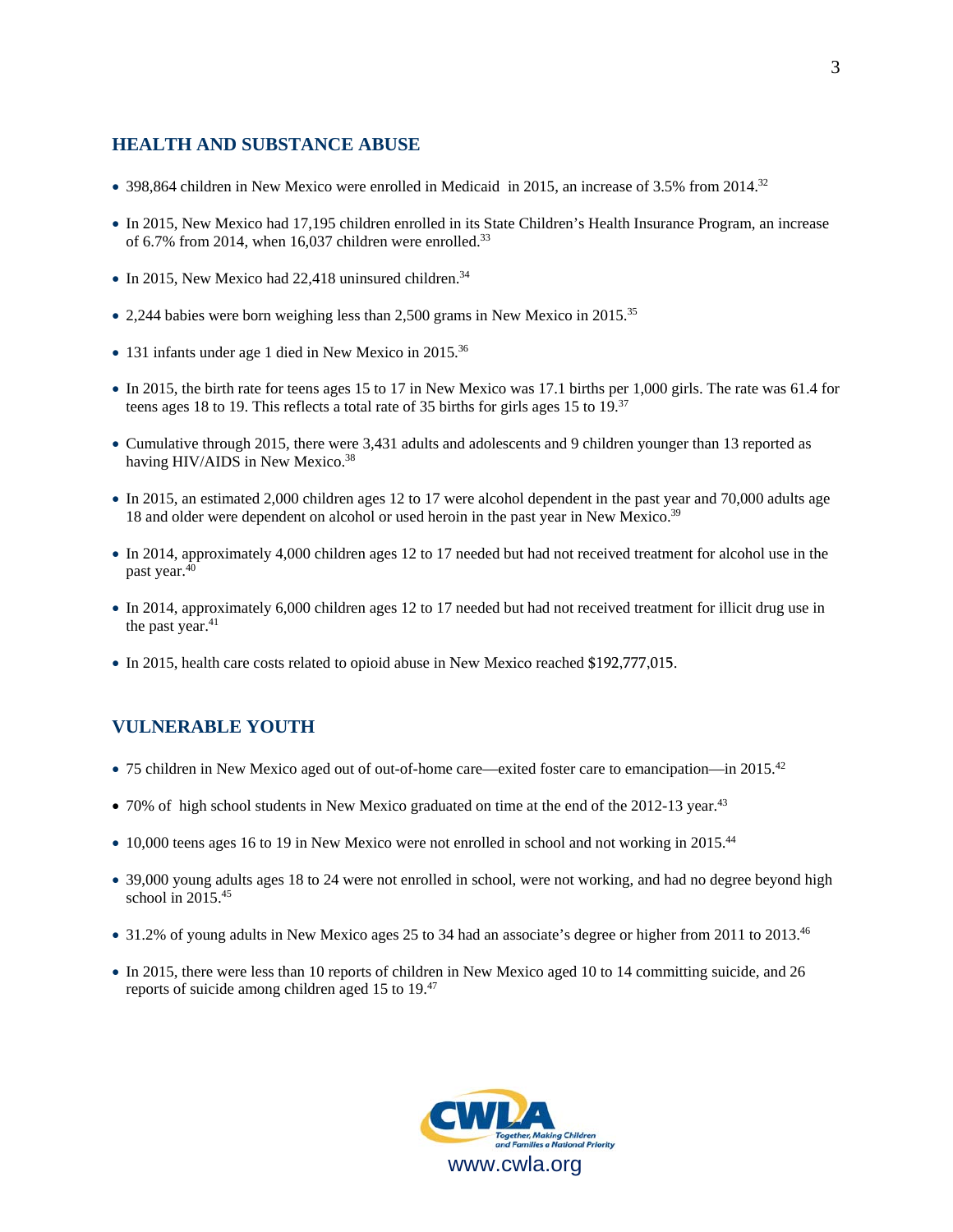#### **JUVENILE JUSTICE AND DELINQUENCY PREVENTION**

- 32 children under age 19 were killed by a firearm in New Mexico in 2015, compared to 19 in 2014.<sup>48</sup>
- 5,179 children younger than 18 were arrested in New Mexico in 2015. Violent crimes were the reason for 242 of the arrests in  $2015.^{49}$
- 402 children lived in juvenile correction facilities in New Mexico in 2013.<sup>50</sup>

## **CHILD WELFARE WORKFORCE51**

- The federal Child and Family Service Reviews have clearly demonstrated that the more time a caseworker spends with a child and family, the better the outcomes for those children and families.<sup>52</sup>
- According to a 2003 GAO report, the average caseload for child welfare/foster care caseworkers is 24–31 children; these high caseloads contribute to high worker turnover and insufficient services being provided to children and families. CWLA recommends that foster care caseworkers have caseloads of 12–15 children.<sup>53</sup>
- Average turnover rates for child welfare agencies range from 20% to 40%.<sup>54</sup> Turnover rates at around 10% are considered to be optimal in any agency.55
- Caseworker turnover has negative outcomes for children in the child welfare system, including placement disruptions and increased time in out-of-home care. 56
- According to the National Survey of Child and Adolescent Well-Being II baseline report, 75% of caseworkers earned a salary between \$30,000 and \$49,999.<sup>57</sup>
- The majority of caseworkers hold a bachelor's degree (52.3%) or a bachelor of social work degree (21.9%). Only 25% of caseworkers hold a master's degree.58
- A workload model in Colorado found that approximately 574 additional caseworkers were needed in their state to adequately provide child welfare services, due to estimated time requirements for meaningful services. This number represents a 49% increase that is needed on top of hours already spent on case related tasks.<sup>59</sup>

## **SOCIAL SERVICES BLOCK GRANT**

• In 2014, New Mexico's sum of expenditures for services totaled \$10,422,479. The most utilized service in New Mexico was Adoption Services totaling \$3,820,032.<sup>60</sup>

## **FUNDING CHILD WELFARE SERVICES FOR NEW MEXICO'S CHILDREN**

• In 2014, New Mexico spent \$92,089,784 for child welfare services. Child welfare services are all direct and administrative services the state agency provides to children and families. Of this amount, \$58,613,784 was from federal funds and  $$33,476,000$  was from state and local funds.<sup>61</sup>

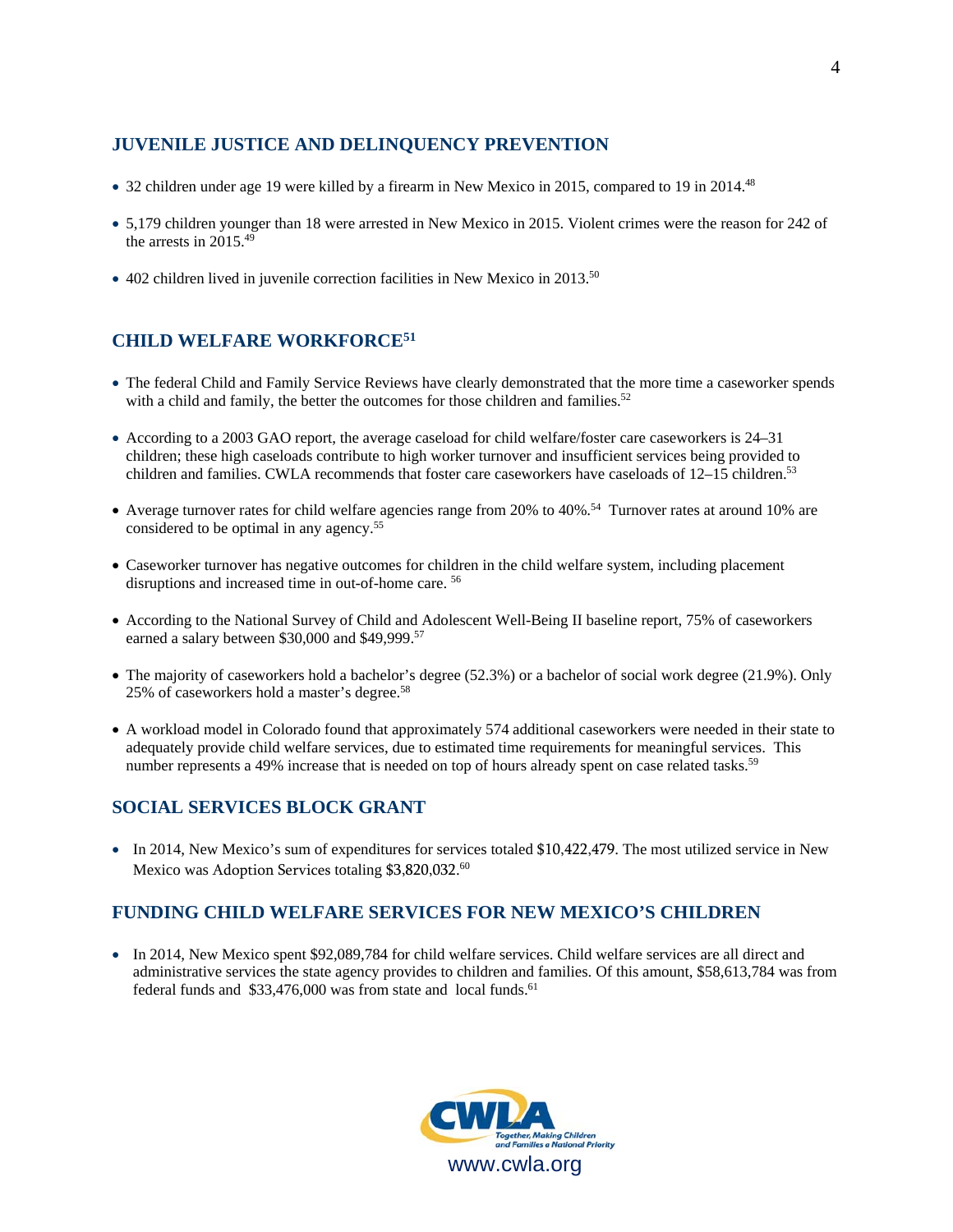- In 2014, of the \$58,613,784 in federal funds received for child welfare**,** 64.5% was from Title IV-E Foster Care and Adoption Assistance, 6.9% came from Title IV-B Child Welfare Services and Promoting Safe and Stable Families, 1.7% was from Medicaid, 20.9% came from Social Services Block Grant, 0% was from TANF, and 6.1% came from other federal sources. $62$
- New Mexico received \$18,321,785 in federal funds for IV-E foster care expenditures in 2014, including \$5,745,137 for maintenance payments and \$12,576,648 for administration, child placement, the statewide automated child welfare information system, and training.63

 $\overline{a}$ 

6 U.S. Census Bureau (2016). *Selected Economic Characteristics, 2014 American Community Survey 1-year estimates.* Retrieved January 28, 2016 from http://www.census.gov/programs-surveys/acs/. 7

 $^7$  Ibid.

<sup>8</sup> U.S. Department of Health and Human Services, Administration for Children and Families, Administration on Children, Youth and Families, Children's Bureau. (2016). *Child Maltreatment 2014: Reports from the States to the National Child Abuse and Neglect Data System: Table 2-1:*  Screened-In and Screened-Out Referrals, 2014. Retrieved January 28, 2016 from http://www.acf.hhs.gov/sites/default/files/cb/cm2014.pdf.<br><sup>9</sup> U.S. Department of Health and Human Services, Administration for Children and Fami

Children's Bureau. (2016). *Child Maltreatment 2014: Report from the States to the National Child Abuse and Neglect Data System: Table 3-3: Child Victims, 2010-2014.* Retrieved January 28, 2016 from http://www.acf.hhs.gov/sites/default/files/cb/cm2014.pdf.

U.S. Department of Health and Human Services, Administration for Children and Families, Administration on Children, Youth and Families, Children's Bureau. (2016). *Child Maltreatment 2014: Report from the States to the National Child Abuse and Neglect Data System: Table 3-7: Maltreatment Types of Victims, 2014.* Retrieved January 28, 2016 from http://www.acf.hhs.gov/sites/default/files/cb/cm2014.pdf. Note: The percentage difference is a CWLA calculation. Overlap in the percentages of types of abuse is possible as a child may have experienced more than one type of abuse.

<sup>10</sup> U.S. Department of Health and Human Services, Administration for Children and Families, Administration on Children, Youth and Families, Children's Bureau. (2016). *Child Maltreatment 2014: Report from the States to the National Child Abuse and Neglect Data System: Table 3-3:*  Child Victims, 2010-2014. Retrieved January 28, 2016 from http://www.acf.hhs.gov/sites/default/files/cb/cm2014.pdf.<br><sup>11</sup> U.S. Department of Health and Human Services, Administration for Children and Families, Administratio

Children's Bureau. (2016). *Child Maltreatment 2014: Reports from the States to the National Child Abuse and Neglect Data System: Table 4-2: Child Fatalities, 2010-2014. Retrieved January 28, 2016 from http://www.acf.hhs.g* 

<sup>12</sup> U.S. Department of Health and Human Services, Administration for Children and Families, Administration on Children, Youth and Families, Children's Bureau. (2015). *FY 2005 – FY 2014 Foster Care: Entries, Exits, and in Care on the Last Day of Each Federal Fiscal Year: Numbers of Children In Foster Care on September 30th, by State FY 2005–FY 2014.* Retrieved January 28, 2016 from http://www.acf.hhs.gov/sites/default/files/cb/children\_in\_care\_2014.pdf.

Annie E. Casey Foundation, Kids Count Data Center.(2015). *Adoption and Foster Care Analysis and Reporting System*, *Child Trends, National Data Archive on Child Abuse and Neglect: Children in Foster Care by Age Group, 2013, <1 and 1-5 age groups (Number)*. Retrieved February 1, 2016 from http://datacenter.kidscount.org/data/tables/6244-children-in-foster-care-by-age-group#detailed/2/2-52/false/36/1889,2616/12988. Annie E. Casey Foundation, Kids Count Data Center.(2015). *Adoption and Foster Care Analysis and Reporting System*, *Child Trends, National Data Archive on Child Abuse and Neglect: Children in Foster Care by Age Group, 2013, 16-20 age group (Number)*. Retrieved February 1, 2016 from http://datacenter.kidscount.org/data/tables/6244-children-in-foster-care-by-age-group#detailed/2/2-52/false/36/2619/12988. Note: The five and younger number is a CWLA calculation.

<sup>13</sup> U.S. Department of Health and Human Services, Administration for Children and Families, Administration on Children, Youth and Families, Children's Bureau. (2015). *FY 2005 – FY 2014 Foster Care: Entries, Exits, and in Care on the Last Day of Each Federal Fiscal Year: Numbers of Children In Foster Care on September 30th, by State FY 2005–FY 2014.* Retrieved February 1, 2016 from http://www.acf.hhs.gov/sites/default/files/cb/children\_in\_care\_2014.pdf.

Note: The percent difference is a CWLA calculation.<br><sup>14</sup> Annie E. Casey Foundation, Kids Count Data Center.(2015). *Adoption and Foster Care Analysis and Reporting System, Child Trends, National Data Archive on Child Abuse and Neglect: Children in Foster Care by Race and Hispanic Origin, 2013(Percent)*. Retrieved February 24, 2016 from http://datacenter.kidscount.org/data/tables/6246-children-in-foster-care-by-race-and-hispanic-origin?loc=1&loct=2#detailed/2/2-<br>52/false/36/2638,2601,2600,2598,2603,2597,2602,1353/12992,12993.

<sup>15</sup> U.S. Department of Health and Human Services, Administration for Children and Families, Administration on Children, Youth and Families, Children's Bureau. (2015). *FY 2005 – FY 2014 Foster Care: Entries, Exits, and in Care on the Last Day of Each Federal Fiscal Year: Table:* 



<sup>&</sup>lt;sup>1</sup> "At A Glance" statistics are from 2014.

<sup>2</sup> U.S. Census Bureau (2016). *ACS Demographic and Housing Estimates: 2014 American Community Survey 1-year estimates.* Retrieved January 28, 2016 from http://www.census.gov/programs-surveys/acs/. 3

 $3$  Ibid.

<sup>4</sup> Ibid.

<sup>5</sup> Ibid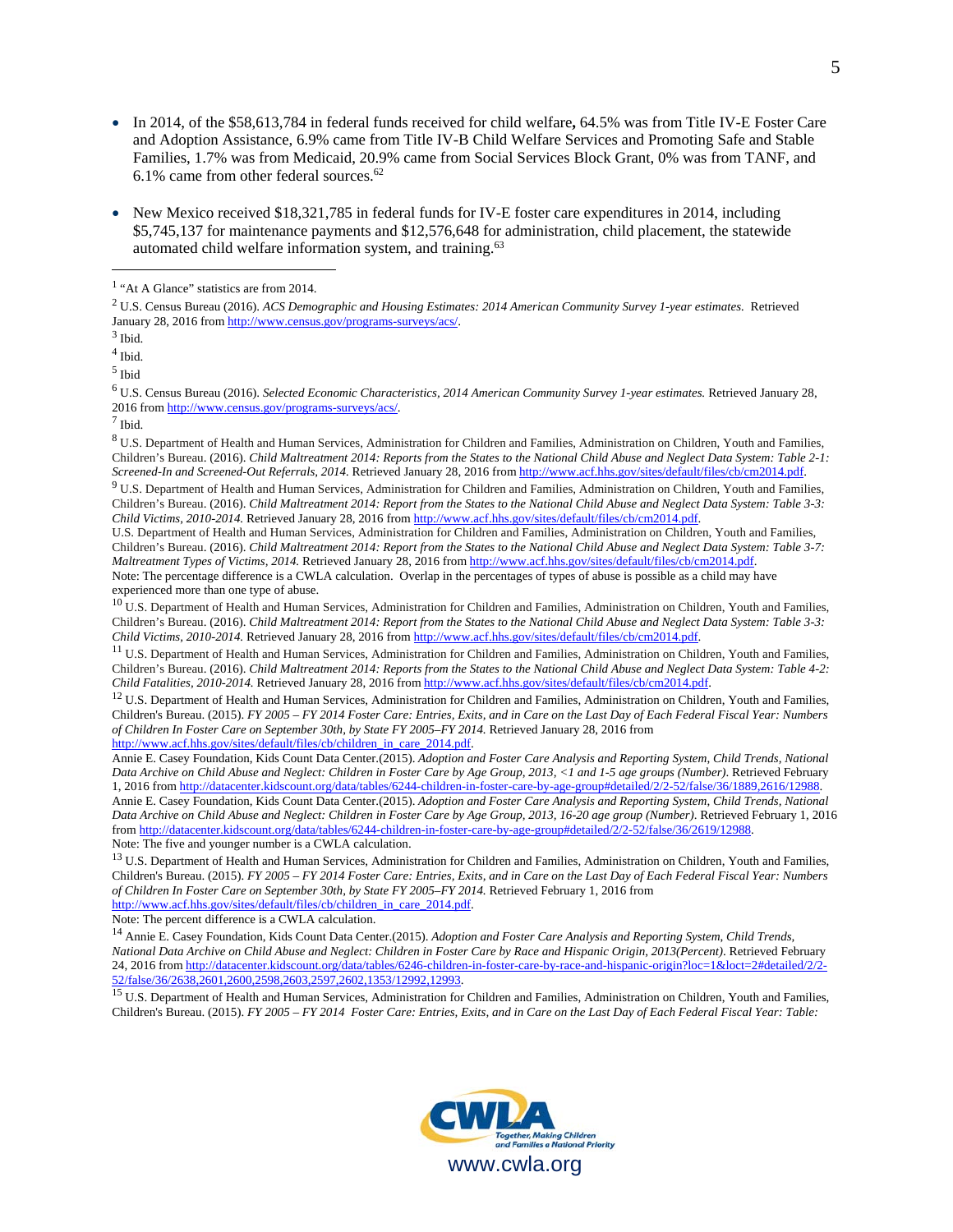*Numbers of Children Exiting Foster Care by State FY 20045– FY 2014*. Retrieved February 1, 2016 from http://www.acf.hhs.gov/sites/default/files/cb/exiting\_foster\_care2014.pdf.

Annie E. Casey Foundation, Kids Count Data Center.(2015). *Adoption and Foster Care Analysis and Reporting System*, *Child Trends, National Data Archive on Child Abuse and Neglect: Children Existing Foster Care by Exit Reason, 2013, Reunified with Parent or Primary Caretaker ( Percent*). Retrieved February 1, 2016 from http://datacenter.kidscount.org/data/tables/6277-children-exiting-foster-care-by-exit-<br>reason#detailed/2/2-52/false/36/2629/13051.

<sup>16</sup> U.S. Department of Health and Human Services, Administration for Children and Families, Administration on Children, Youth and Families, Children's Bureau. (2015). *Table: Adoptions of Children with Public Child Welfare Agency Involvement By State: FY 2005 – FY 2014.* Retrieved February 1, 2016 from http://www.acf.hhs.gov/sites/default/files/cb/children\_adopted2014.pdf.

Note: The percentage is a CWLA calculation.

 $\overline{a}$ 

<sup>17</sup> U.S. Department of Health and Human Services, Administration for Children and Families, Administration on Children, Youth and Families, Children's Bureau. (2015). *Children in Public Foster Care Waiting to be Adopted: FY 2005 – FY 2014: Table: Children in Public Foster Care on September 30th of Each Year Waiting to be Adopted: FY 2005 – FY 2014.* Retrieved February 1, 2016 from http://www.acf.hhs.gov/sites/default/files/cb/children\_waiting2014.pdf.

Note: The percent difference is a CWLA calculation.

<sup>18</sup> U.S. Census Bureau*.* (2016). *American Community Survey 1-Year Estimates, Data Profile. Selected Social Characteristics in the United*  States: 2014. Retrieved February 1, 2016 from http://www.census.gov/programs-surveys/acs/.<br><sup>19</sup> Annie E. Casey Foundation, Kids Count Data Center.(2015). Adoption and Foster Care Analysis and Reporting System, Child Trends

*National Data Archive on Child Abuse and Neglect: Children in Foster Care by Placement Type, 2013, Foster Family Home - Relative (Number)*. Retrieved February 1, 2016 from http://datacenter.kidscount.org/data/tables/6247-children-in-foster-care-by-placement-

<sup>20</sup> U.S. Department of Health and Human Services, Administration for Children and Families, Office of Family Assistance. (2015). *Data & Reports: TANF Caseload Data 2015: Table: Total Recipients.* Retrieved February 1, 2016 from

http://www.acf.hhs.gov/programs/ofa/resource/tanf-caseload-data-2015.

U.S. Department of Health and Human Services, Administration for Children and Families, Office of Family Assistance. (2015). *Data & Reports: TANF Caseload Data 2015: Table: Total Families.* Retrieved February 1, 2016 from http://www.acf.hhs.gov/programs/ofa/resource/tanf-caseload-data-2015.

U.S. Department of Health and Human Services, Administration for Children and Families, Office of Family Assistance. (2015). *Data & Reports: TANF Caseload Data 2014: Table: Total Recipients.* Retrieved February 1, 2016 from

http://www.acf.hhs.gov/programs/ofa/resource/caseload-data-2014.

U.S. Department of Health and Human Services, Administration for Children and Families, Office of Family Assistance. (2015). *Data & Reports: TANF Caseload Data 2014: Table: Total Families.* Retrieved February 1, 2016 from

http://www.acf.hhs.gov/programs/ofa/resource/caseload-data-2014.

Note: The percent differences are CWLA calculations.

<sup>21</sup> Center on Budget and Policy Priorities. (2015) *A State by State Look at TANF: State Temporary Assistance for Needy Families Programs Do Not Provide Adequate Safety Net for Poor Families: TANF Provides a Safety Net to Few Poor Families: Map TANF-to-poverty ratio: # of families receiving TANF benefits for every 100 poor families with children (2013-2014).* Retrieved February 1, 2016 from

http://www.cbpp.org/state-temporary-assistance-for-needy-families-programs-do-not-provide-adequate-safety-net-for-poor.<br><sup>22</sup> U.S. Department of Health and Human Services, Administration for Children and Families, Office of *Financial Data – FY 2014: Table B.1.: Federal TANF and State MOE Expenditures on Assistance in FY 2014.* Retrieved February 1, 2016 from http://www.acf.hhs.gov/programs/ofa/resource/tanf-financial-data-fy-2014.

U.S. Department of Health and Human Services, Administration for Children and Families, Office of Family Assistance. (2015). *TANF Financial Data – FY 2014: Table B.2.: Summary of Federal TANF and State MOE Expenditures in FY 2014.* Retrieved February 1, 2016 from http://www.acf.hhs.gov/programs/ofa/resource/tanf-financial-data-fy-2014.

Note: The percentages are a CWLA calculation.

<sup>23</sup> USDA, Food and Nutrition Service. (2016). *Program Data: WIC Program: Monthly Data – State Level Participation by Category and Program Costs: Table: WIC Program—Total Number of Participants.* Retrieved February 1, 2016 from http://www.fns.usda.gov/pd/wicprogram.

USDA, Food and Nutrition Service. (2016). *Program Data: WIC Program: Monthly Data – State Level Participation by Category and Program* 

<sup>24</sup> U.S. Department of Health and Human Services, Administration for Children and Families, Office of Child Support Enforcement. (2015). FY2014 Preliminary Report. Retrieved February 2, 2016 from http://www.acf.hhs.gov/programs/css/resource/fy-2014-preliminary-report.<br><sup>25</sup> Annie E. Casey Foundation, Kids Count Data Center.(2014). Population Reference Bureau

*Survey: Children Living in Households with a High Housing Cost Burden by Race, by State, 2013, Total Race ( Number)*. Retrieved February 25, 2016 from http://datacenter.kidscount.org/data/tables/7244-children-living-in-households-with-a-high-housing-cost-<br>burden?loc=1&loct=2#detailed/2/2-52/false/36.868.867.133.38/any/14287.14288.

<sup>26</sup> Center for American Progress. (2015). *State of the states report 2015*. Retrieved March 10, 2016 from https://cdn.americanprogress.org/wpcontent/uploads/2016/02/22120741/2015\_states\_all.pdf. <sup>27</sup> Ibid.

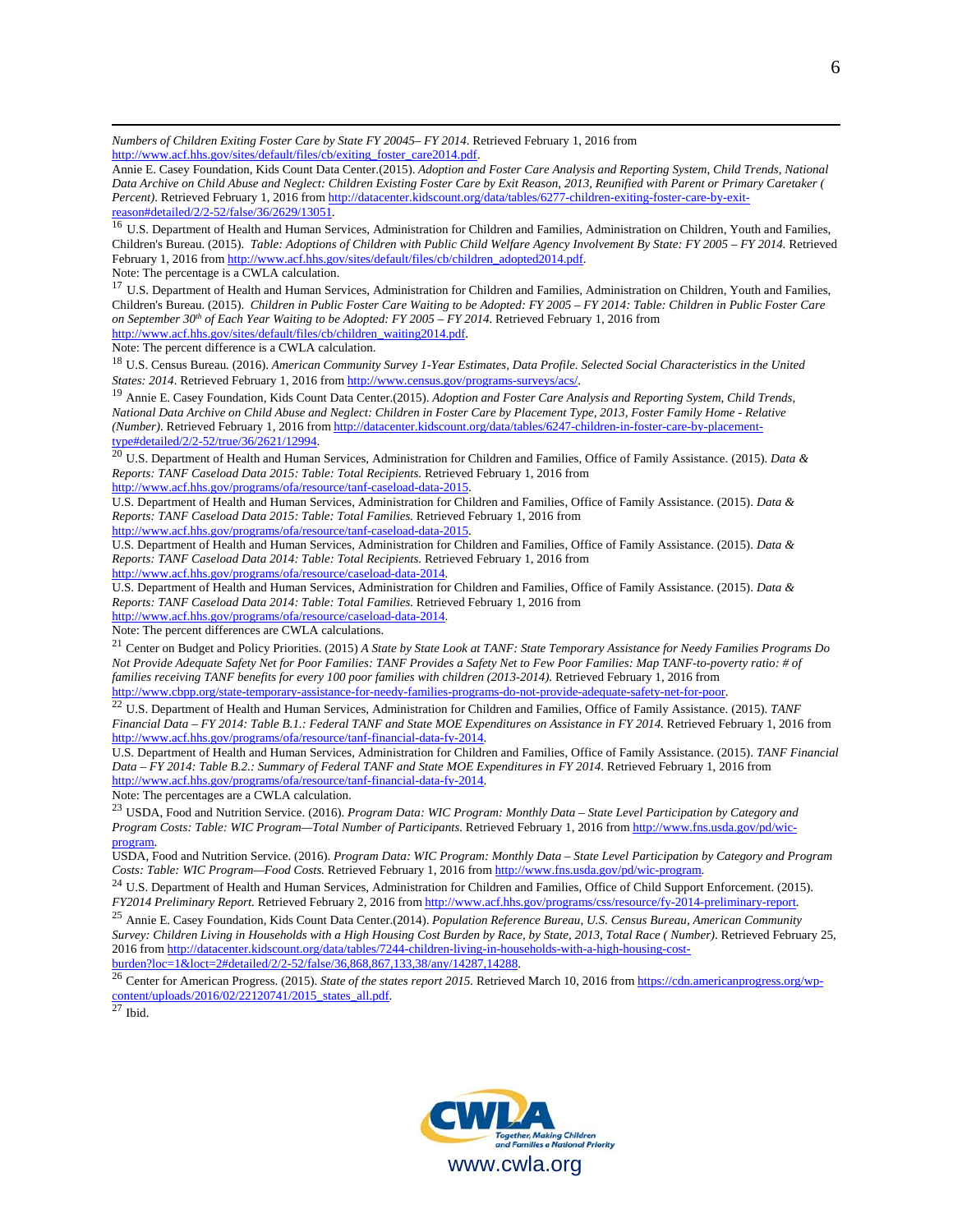28 U.S. Department of Health and Human Services, Administration for Children and Families, Office of Child Care. (2015). *FY 2014 Preliminary Data Table 1 - Average Monthly Adjusted Number of Families and Children Served.* Retrieved February 2, 2016 from http://www.acf.hhs.gov/programs/occ/resource/fy-2014-preliminary-data-table-1.

http://www.acf.hhs.gov/programs/occ/resource/fy-2013-final-data-table-1-average-monthly-adjusted-number-of-families-and-children-served. U.S. Department of Health and Human Services, Administration for Children and Families, Office of Child Care. (2014). *FY 2012 Final Data Table 1 - Average Monthly Adjusted Number of Families and Children Served.* Retrieved February 2, 2016 from http://www.acf.hhs.gov/programs/occ/resource/fy-2012-ccdf-data-tables-final-table-1.

29 Schulman, K. & Blank, H. (2015). National Women's Law Center, Building blocks, state child care assistance policies 2015. Retrieved March February 16, 2016 from http://nwlc.org/wp-content/uploads/2015/11/CC\_RP\_Building\_Blocks\_Assistance\_Policies\_2015.pdf. Note: Some states allow families, once they begin receiving assistance, to continue receiving assistance up to a higher income level than the initial limit.

 $^{\rm 30}$  Ibid.

Note: A family that is eligible for child care assistance may not necessarily receive it. States may place families on waiting lists, or freeze intake (turning away eligible families without adding them to a waiting list).

<sup>31</sup> U.S. Department of Health and Human Services, Administration for Children and Families, Early Childhood Learning &Knowledge Center, Office of Head Start. (2015). *Head Start Program Facts Fiscal Year 2014.* Retrieved February 25, 2016 from http://eclkc.ohs.acf.hhs.gov/hslc/data/factsheets/2014-hs-program-factsheet.html.

U.S. Department of Health and Human Services, Administration for Children and Families, Early Childhood Learning &Knowledge Center, Office of Head Start. (2014). *Head Start Program Facts Fiscal Year 2013.* Retrieved February 25, 2016 from http://eclkc.ohs.acf.hhs.gov/hslc/data/factsheets/2013-hs-program-factsheet.html.

Note: The percent difference is a CWLA calculation.

<sup>32</sup> Centers for Medicare & Medicaid Services. (2015, May 3). FY 2014 Unduplicated Number of Children Ever Enrolled in Medicaid and CHIP. Retrieved February 16, 2016 from Medicaid.Gov: https://www.medicaid.gov/chip/downloads/fy-2014-childrens-enrollment-report.pdf.

Note: The percent difference is a CWLA calculation. Children who switched between CHIP and Medicaid are represented in both data sets. <sup>33</sup> Centers for Medicare & Medicaid Services. (2015, May 3). FY 2014 Unduplicated Number of Children Ever Enrolled in Medicaid and CHIP. Retrieved February 16, 2016 from Medicaid.Gov: https://www.medicaid.gov/chip/downloads/fy-2014-childrens-enrollment-report.pdf. Note: The percent difference is a CWLA calculation. Children who switched between CHIP and Medicaid are represented in both data sets.

<sup>34</sup> U.S. Census Bureau. (2014). *Types of Health Insurance Coverage By Age, Civilian noninstitutionalized population: 2014 American* 

*Community Survey 1-Year Estimates.* Retrieved February 25, 2016 from<br>
http://www.factfinder.census.gov/faces/tableservices/jsf/pages/productview.xhtml?pid=ACS\_14\_1YR\_B27010&prodType=table.

<sup>35</sup> Centers for Disease Control. (2015) Births: Final data for 2014. National Vital Statistics Reports. 64(12). Retrieved February 16, 2016 from http://www.cdc.gov/nchs/data/nysr/nysr64/nysr64 12 tables.pdf.

<sup>36</sup> Annie E. Casey Foundation, Kids Count Data Center.(2014). *Centers for Disease Control and Prevention, National Center for Health Statistics, National Vital Statistics System: Rankings/Maps/Trends by Topic: Infant Mortality, by State, 2013 (Number)*. *Retrieved* February 3,

<sup>37</sup> Hamilton B., Martin J., Osterman M., Curtin, S., & Mathews, T. (2015) Births: Final data for 2014. National Vital Statistics Reports 64(12). Hyattsville, MD: National Center for Health Statistics. Retrieved February 16, 2016 from

http://www.cdc.gov/nchs/data/nvsr/nvsr64/nvsr64\_12.pdf. 38 Centers for Disease Control and Prevention. (2016). *HIV Surveillance Report, 2014. Vol. 26: Retrieved February 6, 2016 from* 

http://www.cdc.gov/hiv/pdf/library/reports/surveillance/cdc-hiv-surveillance-report-us.pdf.<br><sup>39</sup> Substance Abuse and Mental Health Services Administration, Center for Behavioral Health Statistics and Quality. (2016). *Esti State of Substance Use & Mental Health from the 2013-2014 National Surveys on Drug Use and Health: Model-Based Estimated Totals (in Thousands) (50 States and the District of Columbia): Table 20: Dependence or Abuse of Illicit Drugs or Alcohol in the Past Year, by Age Group and State: Estimated Numbers (in Thousands), Annual Averages Based on 2013 and 2014 NSDUHs .* Retrieved February 25, 2016 from http://www.samhsa.gov/data/sites/default/files/NSDUHsaeTotals2014.pdf. 40 Substance Abuse and Mental Health Services Administration, Center for Behavioral Health Statistics and Quality. (2016). *2013-2014 National* 

*Surveys on Drug Use and Health: Model-based estimated totals (in thousands) (50 States and the District of Columbia): Table 22: Needing but not receiving treatment for alcohol use in the past year, by age group and state: Estimated numbers (in thousands), annual averages based on* 

<sup>41</sup> Substance Abuse and Mental Health Services Administration, Center for Behavioral Health Statistics and Quality. (2016). 2013-2014 National *Surveys on Drug Use and Health: Model-based estimated totals (in thousands) (50 States and the District of Columbia): Table 21: Needing but no receiving treatment for illicit drug use in the past year, by age group and state: Estimated numbers (in thousands), annual averages based on 2013 and 2014 NSDUHs. Retrieved February 22, 2016 from http://www.samhsa.gov* <sup>42</sup> Annie E. Casey Foundation, Kids Count Data Center.(2015). *Children exiting foster care by exit reason*. Retrieved February 8, 2016 from<br>http://datacenter.kidscount.org/data/tables/6277-children-exiting-foster-care-by

<sup>43</sup> Center for American Progress. (2015). State of the states report 2015. Retrieved March 10, 2016 from https://cdn.americanprogress.org/wp-



U.S. Department of Health and Human Services, Administration for Children and Families, Office of Child Care (2015). *FY 2013 Final Data Table 1 - Average Monthly Adjusted Number of Families and Children Served.* Retrieved February 2, 2016 from